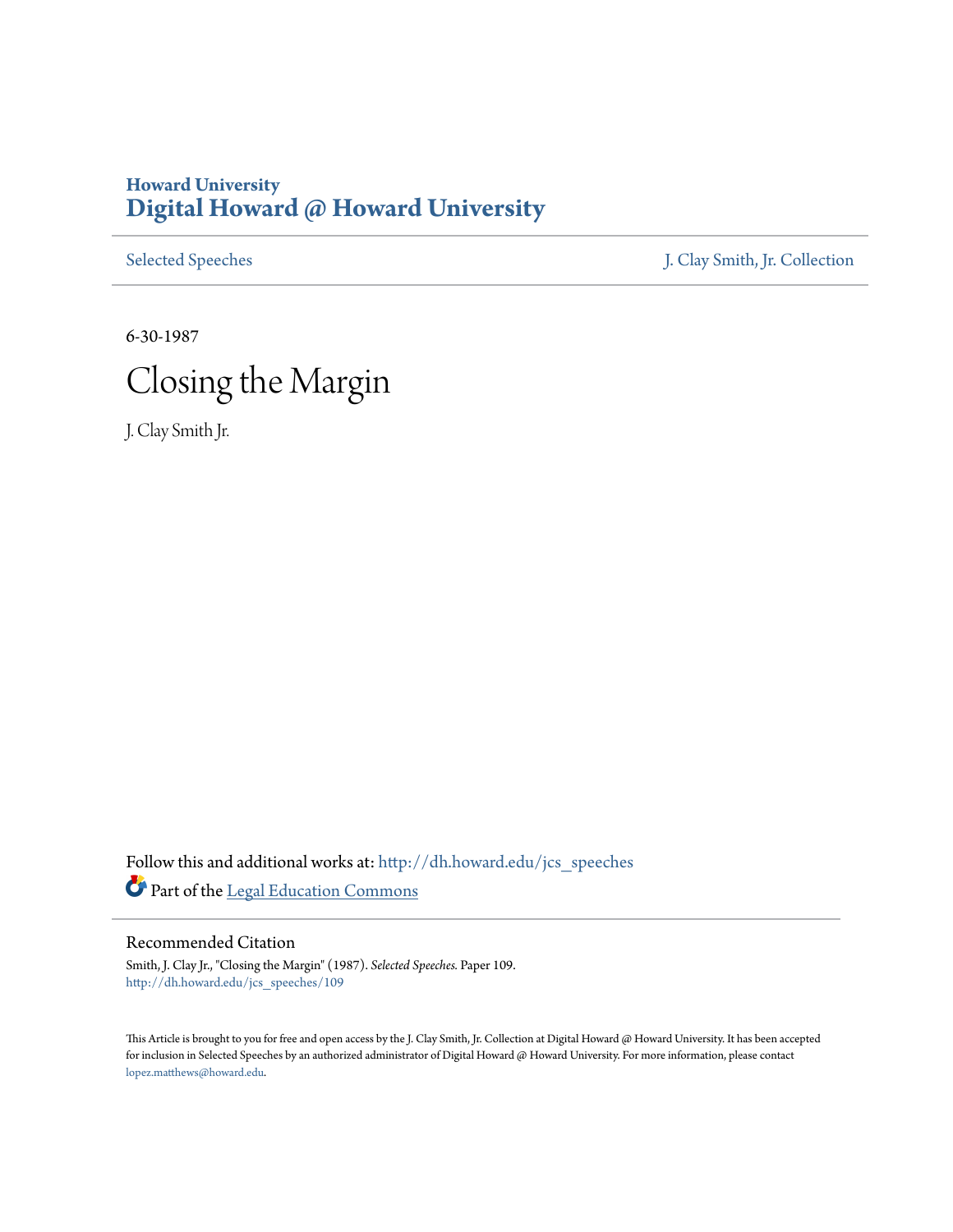

## HOWARD UNIVERSITY

2900 VAN NESS STREET, N.W. WASHINGTON, D.C. 20008 FOUNDED BY GENERAL O. O. HOWARD

## Corrected CopY 7/2/87

o. ..

ClDSING THE MARGIN

By

J. Clay Snith, Jr.\* Dean

It is my pleasure to welcome you to the Howard University School of Law. Fbunded in 1869, this Law School has produced hundreds of lawyers from almost every state in this nation and many of our graduates have came from the several continents of the world.

Now, here you are at the Law School, the first enrollees in a pilot program called the Early Enrollment· Program. The Early Enrollment Program was conceived a year ago. We saw the need to provide students with a head start in learning the analytical process so essential in the mastery of the study of law. I had wanted at least twenty-five early birds. However, I won funding for only ten this year.

What are my expectations of you during this thirty days of intense early enrollment training, indeed, as students in law school itself? First, we expect your appetites to be dedicated to the quest for knowledge; second, to question everything that is new and to answer for yourself that which you understand; third, to create a bond wi thin this group that is open and frank about the substance about which you are learning and to learn to res-

<sup>\*</sup> Opening remarks of the inaugural Farly Enrollment Program at Howard University School of law in the A. Mercer Daniel law Library, June 30, 1987. The first members of the program are: Brian D. Albritton, (Mich.); Vicki L. Allison, (Va.); Kenneth W. Burnley, (Ca.); Tonya Y. Cureton, (Conn.); Abel Garcia, (N.J.); Angela Garner, (V.I.); Lee Goodman, (Mo.); Yvonne M. Harris, (Ca.); Shirley R. Hill, (N.Y.); Darma A. Wilson, (N.Y.). Professor W. Shennan Rogers, Director, assisted by Professor Harold R. Washington.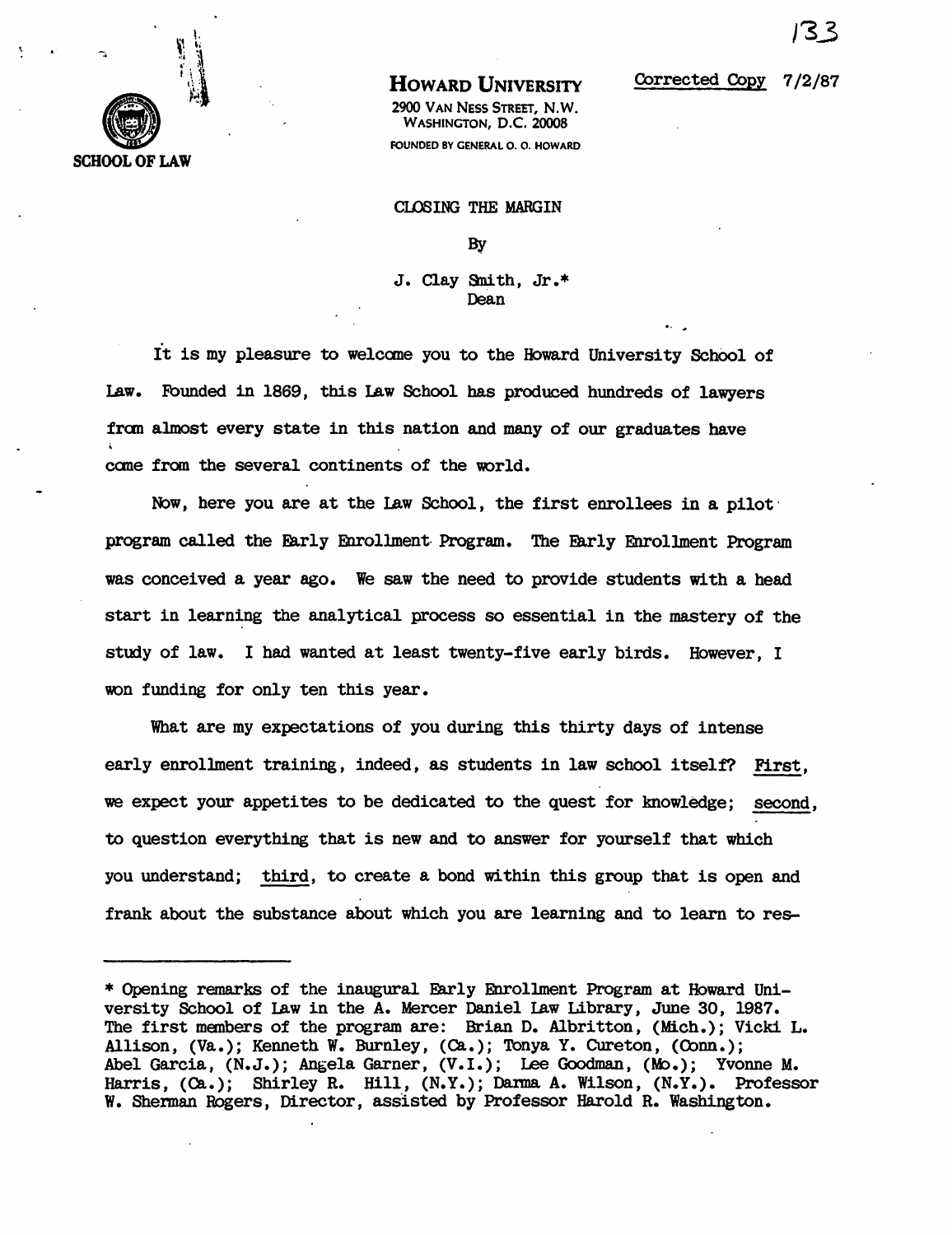pect the intellect of each other; fourth; to dedicate your minds to study; fifth, to learn how to read with a sophistication for words and word groups; sixth, to acknowledge what you do not know or cannot understand and to seek counsel at every step of your journey; seventh, to exert your ego and to define your identity for who you are, tempered by reality, patience and prudence; eighth, to listen to the words spoken to you -- let those words be the signals that direct your mind to the outer reaches of the unlmown; ninth, to maintain, develop and evaluate the values that you bring to the study of law -- your values may be challenged, indeed, altered, but if they are, you will know why they are; and tenth, to fear failure because you allowed success to slip from your firm control.

You will find the study of law to be different fran your undergraduate training. In undergraduate school you manorized tems for the sake of memory. That method helped to prepare you for the study of law because the capacity to memorize is important. However, in law school your memory is always directed to human conduct. Human conduct is what makes the law exciting. Without human conduct the law has no applicability  $-$  it is like a doctor with no patients; it is law in suspension.

The understanding of law and its meaning is your challenge. Human conduct is for you to assess, as you read what is called "cases." For example, the case is where you question whether "A" who has a serious contagious disease and knows it and intentionally infects "B" without "B's" consent, causing "B" to contract the disease, is subject to criminal or civil liability. Is "A's" conduct immoral? Maybe. Does it violate any religious or other public prohibi tions? Probably. However, the question is whether the conduct of "A" is subject to the reaches of the law. From what source is law derived?

-2-